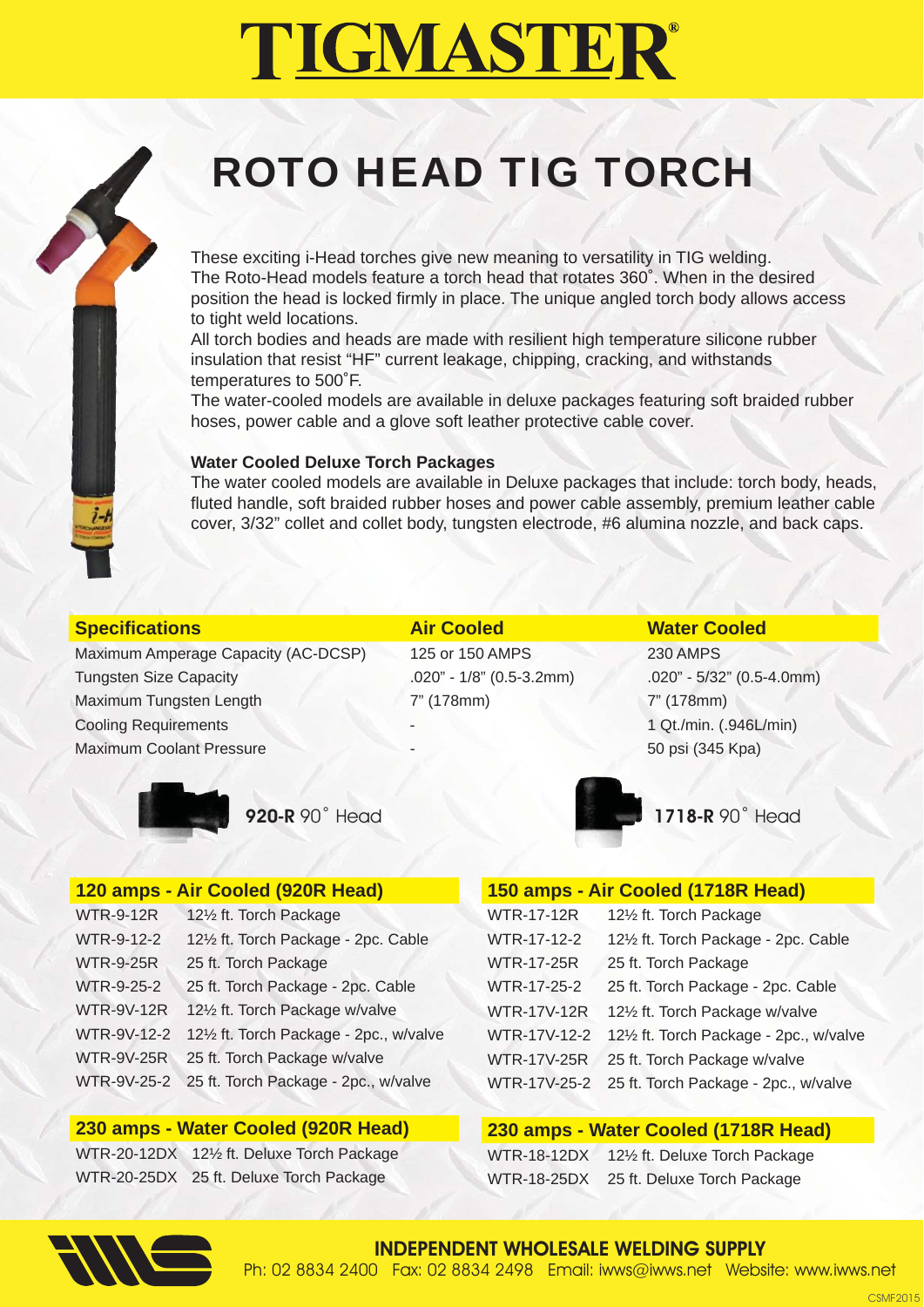

#### **COLLETS • COLLET BODIES • GAS LENS GAS NOZZLES**

| <b>ITEM</b>                                                                                              | <b>ELECTRODE</b><br><b>DIAMETER</b>  | .020<br>0,5 | .040<br>1,0 | 1/16<br>1,6 | 3/32<br>2,4     | 1/8<br>3,2 | <b>ITEM</b> | NO.<br><b>SIZE</b>                             | 3<br>3/16" | 4<br>1/4"    | 5<br>5/16" | 6<br>3/8" | $\overline{7}$<br>7/16" | 8<br>1/2" | 10<br>5/8" | 11<br>11/16" | 12<br>3/4" |
|----------------------------------------------------------------------------------------------------------|--------------------------------------|-------------|-------------|-------------|-----------------|------------|-------------|------------------------------------------------|------------|--------------|------------|-----------|-------------------------|-----------|------------|--------------|------------|
| A                                                                                                        | COLLET                               | 13N20       | 13N21       | 13N22       | 13N23           | 13N24      | G           | <b>ALUMINA</b>                                 | ___        | <b>13N08</b> | 13N09      | 13N10     | 13N11                   | 13N12     | 13N13      | ---          |            |
| B                                                                                                        | <b>COLLET</b><br><b>BODY</b>         | 13N25       | 13N26       | 13N27       | 13N28           | 13N29      | н           | LONG<br>17/8"                                  | 796F70A    | 796F71A      | 796F72A    | 796F73A   | --                      |           |            |              |            |
| C                                                                                                        | <b>GAS LENS</b>                      | 45V41       | 45V42       | 45V43       | 45V44           | 45V45      |             | EX.LONG<br>21/2"                               | 796F74A    | 796F75A      | 796F76A    | 796F77A   | __                      |           |            |              |            |
| D                                                                                                        | MED, DIA.<br><b>GAS LENS</b>         | __          |             | 45V35SW     | 45V36SW 45V37SW |            |             | <b>ALUMINA</b><br><b>GAS LENS</b>              |            | 53N58        | 53N59      | 53N60     | 53N61                   | 53N61S    |            |              |            |
| Е                                                                                                        | LG. DIA<br><b>GAS LENS</b><br>COLLET | 13N20L      | 13N21L      | 13N22L      | 13N23L          | 13N24L     | κ           | <b>ALUMINA</b><br>MED. DIA.<br><b>GAS LENS</b> | __         |              |            |           | 54N15SW 54N14SW 54N12SW |           |            | 54N19        |            |
| F                                                                                                        | LG. DIA<br><b>GAS LENS</b>           | 45V0204S    |             | 45V116S     | 45V64S          | 995795S    |             | ALUMINA<br>LG. DIA.<br><b>GAS LENS</b>         | ___        |              |            | 57N75     | ___                     | 57N74     | 53N88      |              | 53N87*     |
| Specifications and descriptions subject to change without notice.<br>* #15 53N89 15/16" ID X 1 7/8" Long |                                      |             |             |             |                 |            |             |                                                |            |              |            |           |                         |           |            |              |            |

ct to change without notice. bje



io<br>≧

2015 TEC WELDING PRODUCTS.

COPYRIGHT 2002

**INDEPENDENT WHOLESALE WELDING SUPPLY** 

Ph: 02 8834 2400 Fax: 02 8834 2498 Email: iwws@iwws.net Website: www.iwws.net

**CSMF2015**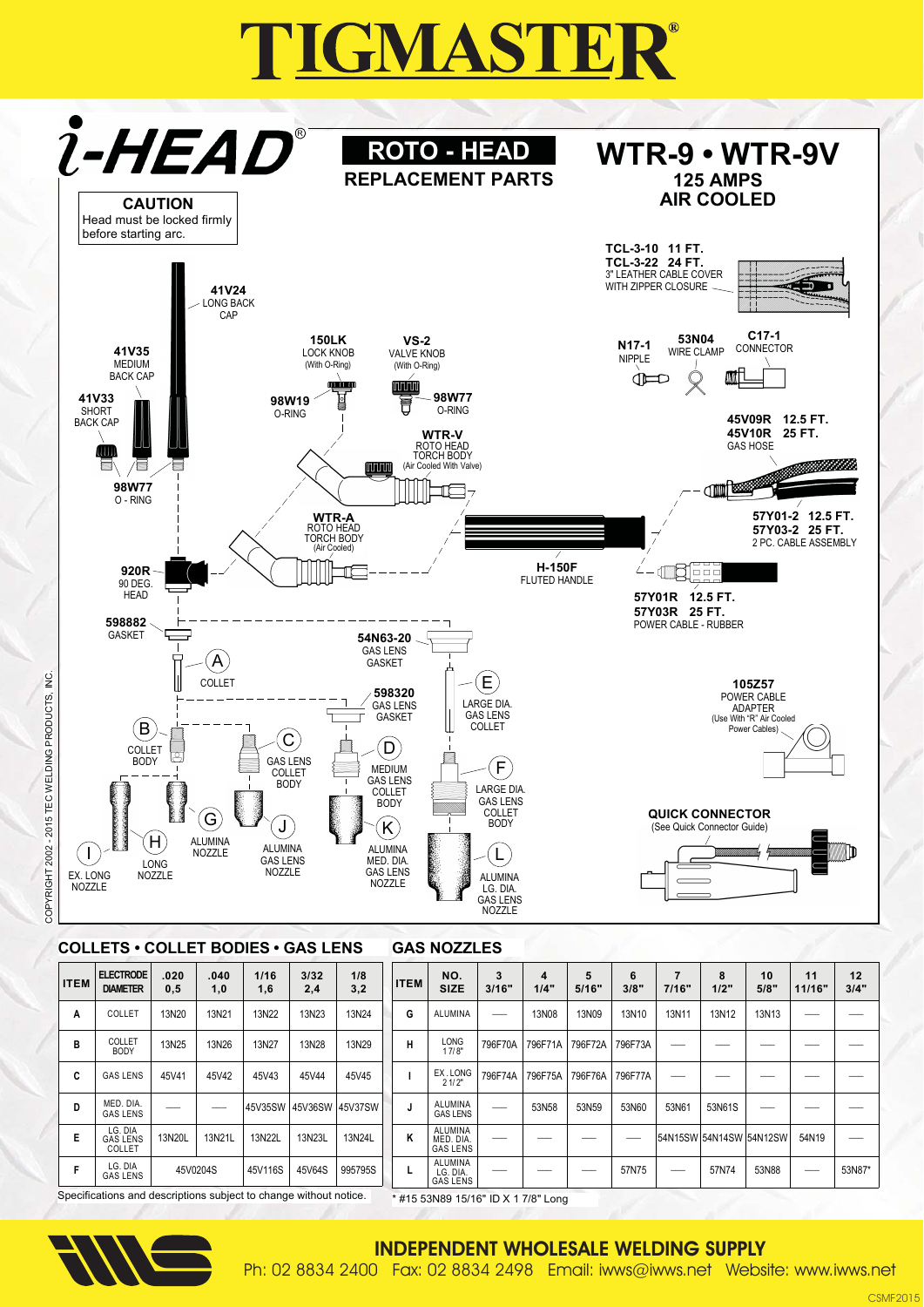

D

F

F

G

LG. DIA<br>GAS LENS

STUBBY<br>COLLET

STUBBY<br>COLLET

BOD)

**STUBBY** 

GAS LENS

45V116

10N23S

45V25S

Specifications and descriptions subject to change without notice.

45V64

10N24S

17CB20

45V26S

995795

10N25S

45V27S

### **INDEPENDENT WHOLESALE WELDING SUPPLY**

13N08

#15 53N89 15/16" ID X 1 7/8" Long

AI UMINA

LG. DIA.<br>GAS LENS

ALUMINA

ALUMINA

STUBBY<br>GAS LENS

K

 $\mathbf{I}$ 

 $\mathbf{M}$ 

Ph: 02 8834 2400 Fax: 02 8834 2498 Email: iwws@iwws.net Website: www.iwws.net

13N09

57N75

13N10

13N11

54N15SW

57N74

13N12

54N14SW

53N88

13N13

54N12SW

54N19

53N87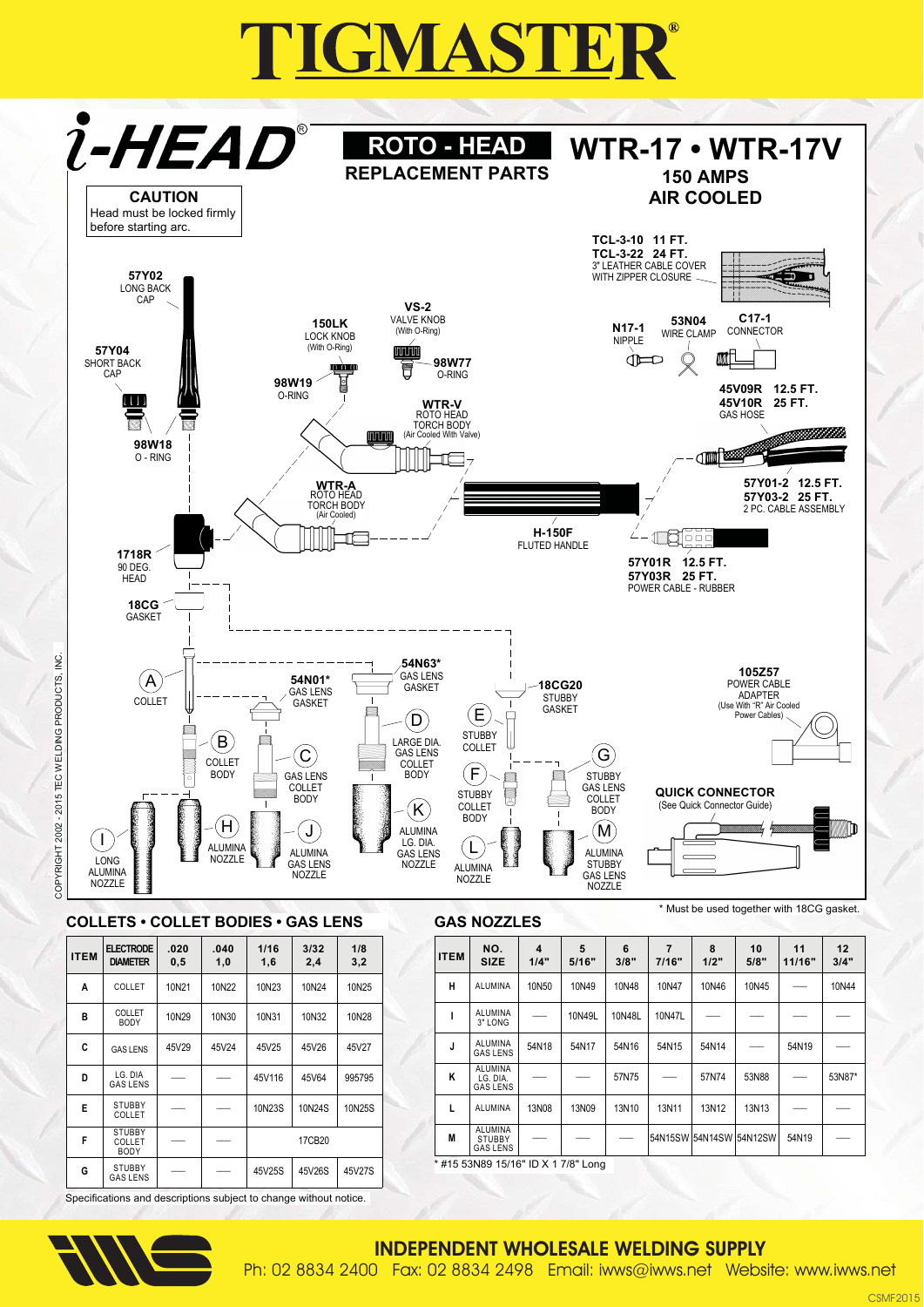

Specifications and descriptions subject to change without notice.



#### **INDEPENDENT WHOLESALE WELDING SUPPLY**

Ph: 02 8834 2400 Fax: 02 8834 2498 Email: iwws@iwws.net Website: www.iwws.net